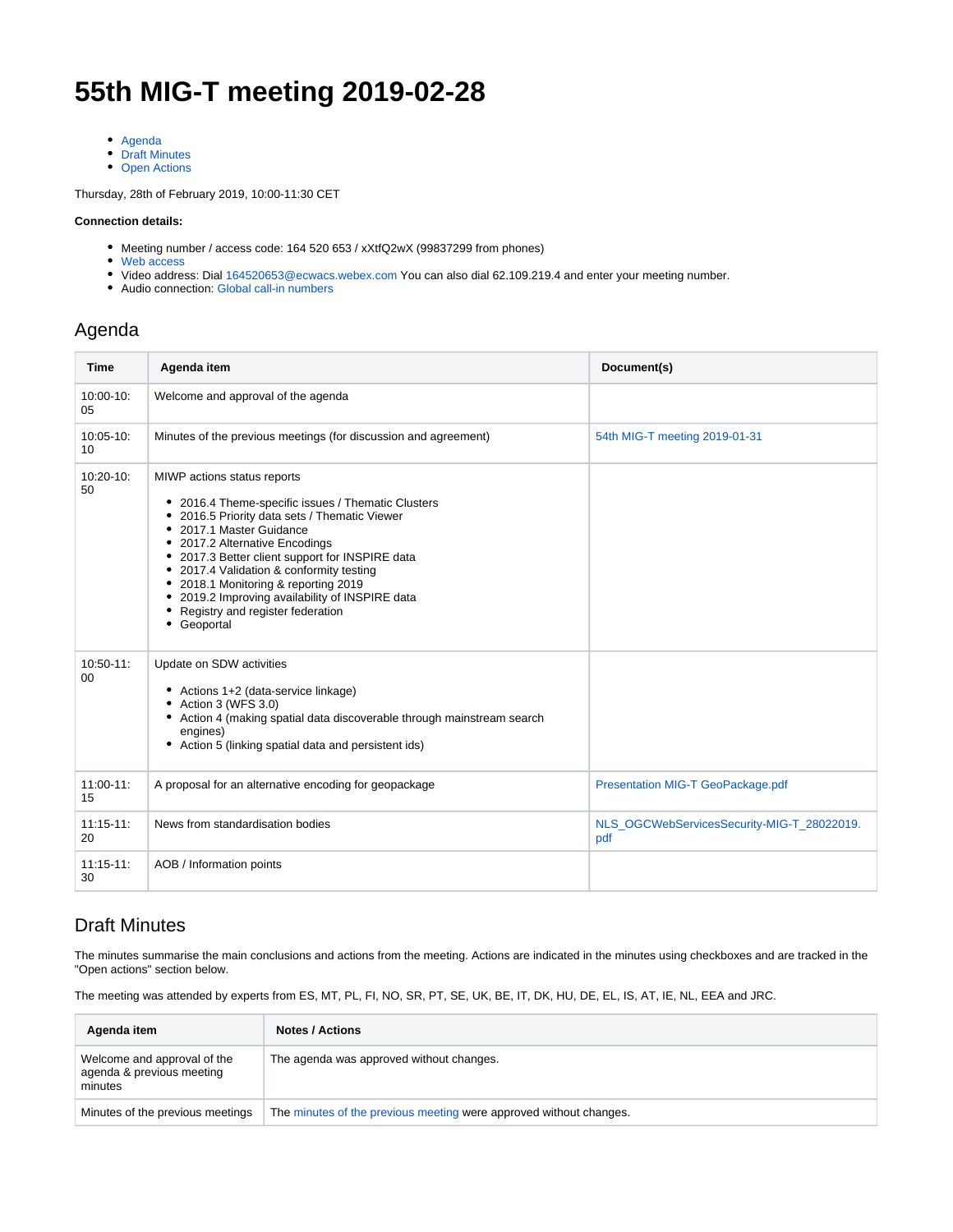| 2016.4 Theme-specific issues /<br><b>Thematic Clusters</b> | • The administrative process to start the contracts of the facilitators is still ongoing, therefore the launch of the<br>new platform (having a new look & feel and including the new cross-cutting Clusters on tools and<br>technologies) is <b>postponed</b> .<br>• The activity on Thematic Clusters is progressing well.                                                                                                                                                                                                                                                                                                                                                                                                                                                                                                                                                                                    |  |  |  |  |
|------------------------------------------------------------|-----------------------------------------------------------------------------------------------------------------------------------------------------------------------------------------------------------------------------------------------------------------------------------------------------------------------------------------------------------------------------------------------------------------------------------------------------------------------------------------------------------------------------------------------------------------------------------------------------------------------------------------------------------------------------------------------------------------------------------------------------------------------------------------------------------------------------------------------------------------------------------------------------------------|--|--|--|--|
| 2016.5 Priority data sets /<br><b>Thematic Viewer</b>      | • The next meeting is scheduled on March 12.<br>• A methodology is under development and will be discussed at the meeting, which analyzes how countries are<br>doing in making priority data sets available.                                                                                                                                                                                                                                                                                                                                                                                                                                                                                                                                                                                                                                                                                                    |  |  |  |  |
| 2017.1 Master Guidance                                     | • No news - the work will continue during the summer in order to have the first document ready for October.                                                                                                                                                                                                                                                                                                                                                                                                                                                                                                                                                                                                                                                                                                                                                                                                     |  |  |  |  |
| 2017.2 Alternative Encodings                               | • The last meeting took place on February 1:<br>• the first draft of the GeoJSON encoding document was discussed;<br>• A set of transformation rules are under development, with reference to specific examples (AD, O&M, EF).<br>• The next meeting was planned for March 1, but had to be postponed to mid-March (date still tbd) since the<br>Contractor was not able to provide the updated document due to illness.                                                                                                                                                                                                                                                                                                                                                                                                                                                                                        |  |  |  |  |
| 2017.3 Better client support for<br><b>INSPIRE</b> data    | • The analysis of GML usability in the different client applications is progressing well (see the GitHub repository).<br>• A workshop with the Contractors is planned for April 2019.                                                                                                                                                                                                                                                                                                                                                                                                                                                                                                                                                                                                                                                                                                                           |  |  |  |  |
| 2017.4 Validation & conformity<br>testing                  | • Improvement proposals to the INSPIRE Reference Validator agreed by the sub-group members have been<br>put forward to be included in the roadmap of ETF development.<br>• The new ATS/ETS for View Services (WMS/WMTS), SOS Download Services and MD TG 2.0 are currently<br>under testing from JRC staff; ATS/ETS for WCS Download Services are under development and planned to be<br>released and tested by the end of March.<br>• The cloud instance of the Validator is currently available:<br>• it will be used as the staging environment to check the latest developments and bug fixes;<br>• when testing is completed (end of March), the new ATS/ETS will be deployed on this instance and<br>announcement will be made to the community.<br>• Depending on the performance of the staging environment in the cloud instance, the <b>production environment</b><br>may be also moved to the cloud. |  |  |  |  |
| 2018.1 Monitoring & reporting<br>2019                      | • The updated reporting system was opened for testing.<br>• A sub-group meeting was held on February 16:<br>• the spatial scope code list was discussed; some fine-tuning is still needed before sharing it with MS.<br>• the computation of the indicators will be done jointly based on:<br>• the availablity of metadata and data on the Geoportal;<br>• the results of the validation in the Reference Validator.                                                                                                                                                                                                                                                                                                                                                                                                                                                                                           |  |  |  |  |
| 2019.2 Improving availability of<br><b>INSPIRE</b> data    | • Security checks are still ongoing after the security incident.<br>• The Geoportal will be hopefully open again next week, with:<br>• the updated results of the harvesting;<br>• the chance for MS to start using the new harvesting console.<br>• An extensive report on the Geoportal workshop (January 23-24) is under preparation and will be shared by<br>March 8 (the materials and results are already available in the MIG collaborative space).<br>• Once the Geoportal will be up and running, the new approach on data-service linking will be tested with the<br>MS which expressed interest.                                                                                                                                                                                                                                                                                                     |  |  |  |  |
| Register and registries                                    | • JRC staff had a meeting with the National Land Survey of Finland, where it was agreed to share the<br>development of the Re3gistry v. 2.0:<br>• a roadmap for development and testing is under preparation;<br>• a first delivery (open for testing) is foreseen for April, the final delivery before summer.<br>In the coming months a number of external code lists will be added to the INSPIRE Registry.<br>٠                                                                                                                                                                                                                                                                                                                                                                                                                                                                                             |  |  |  |  |
| SDW Actions 1+2 (data-service<br>linkage)                  | • See the above notes on 2019.2.                                                                                                                                                                                                                                                                                                                                                                                                                                                                                                                                                                                                                                                                                                                                                                                                                                                                                |  |  |  |  |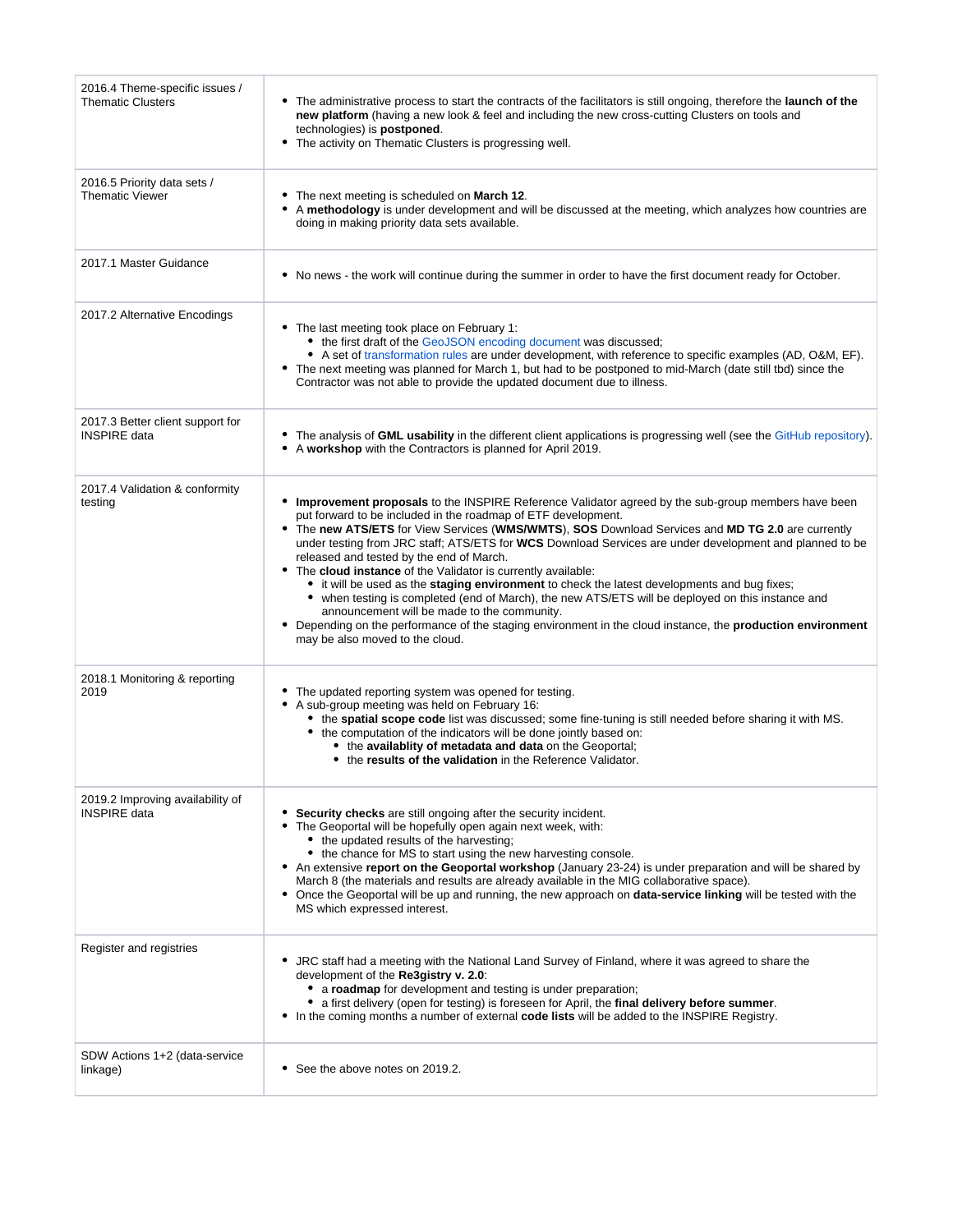| SDW Action 3 (WFS 3.0)                                                                  | • There is an ongoing OGC meeting in Singapore, with a number of meetings on WFS 3.0:<br>• there are still 36 open issues but the work is progressing well - release candidate is foreseen for July<br>/August;<br>• another hackathon for implementers will be probably held in mid-2019;<br>activities related to extensions (e.g. vector tiles) are postponed to a later step.<br>• No additional feedback on the discussion paper about the mapping of INSPIRE IR for Network Services with<br>WFS 3.0.<br>$\blacktriangledown$<br>JRC: schedule a session at the next face-to-face meeting for discussion on this.                                                                    |
|-----------------------------------------------------------------------------------------|--------------------------------------------------------------------------------------------------------------------------------------------------------------------------------------------------------------------------------------------------------------------------------------------------------------------------------------------------------------------------------------------------------------------------------------------------------------------------------------------------------------------------------------------------------------------------------------------------------------------------------------------------------------------------------------------|
| SDW Action 4 (making spatial<br>data discoverable through<br>mainstream search engines) | • Marcin presents the preliminary idea for the workshop:<br>• target audience: people specialized in web development and publication of spatial data and/or SEO<br>experts;<br>goals:<br>٠<br>1. gather experiences and best practices from MS regarding SEO;<br>2. based on this, push the activity forward;<br>participation: launch a call for abstracts for MS experts, to schedule presentations from 5 to 20 minutes;<br>All: communicate interest to participate to Marcin and Michael.<br>$\blacktriangledown$<br>outcome: recommendations.                                                                                                                                        |
| SDW Action 5 (linking spatial<br>data and persistent ids)                               | • No report from this Action after the discussion during the Paris meeting.<br>• Emilio reports about a relevant project where some MS are participating, which can be useful for discussion at<br>the face-to-face meeting. Also Ouns offers to present about national experiences in Flanders at the face-to-<br>face meeting<br>Emilio, Ouns and Carlo: prepare a presentation for a session on this at the face-to-face meeting.<br>$\checkmark$                                                                                                                                                                                                                                       |
| A proposal for an alternative<br>encoding for geopackage                                | Some tests using GeoPackage as alternative encoding format for INSPIRE data have been performed<br>٠<br>(slides available here):<br>• on two themes of Annex I (GN and AU), using existing Spanish data sets;<br>• transformations have been performed by loading data in their native formats (shapefile and PostgreSQL<br>database) inside a GeoPackage, then transforming it using INSPIRE schemas;<br>• results show good performance, also with big data files;<br>Emilio: share the final report with the MIG-T.<br>$\blacktriangledown$<br>JRC: schedule a session at the next face-to-face meeting (jointly with Action 2017.2) for discussion on<br>$\blacktriangledown$<br>this. |
| News from standardisation bodies                                                        | Jari presents the new OGC OWS Common Security Standard (see slides) which allows to implement<br>Information Assurance controls and to advertise their existence in an interoperable way with minimal impact to<br>existing implementations using a backwards-compatible approach.<br>This is relevant to INSPIRE, as emerged during the Geoportal Workshop in January.<br>JRC: schedule a discussion at the next face-to-face meeting, to define which actions to do on the INSPIRE<br>$\checkmark$<br>side.                                                                                                                                                                              |
| AOB / Information points                                                                | Informal preparation of the <b>INSPIRE Conference 2020</b> in Dubrovnik has started with the appointment of the<br>Program Committee.<br>• INSPIRE Workshop 2019 in Finland is foreseen for October:<br>• dates and topics not yet fixed, a call is foreseen for next week;<br>JRC: provide updates on the Workshop in the next meeting.<br>$\blacktriangledown$<br>• Next face-to-face meeting will be in Ispra, from 9:30 of April 3 to 16:30 of April 4:<br>draft agenda briefly shown by Michael<br>up to 10 people can be funded<br>all: contact Michael if interested in funding<br>JRC: share draft agenda                                                                          |

<span id="page-2-0"></span>Open Actions